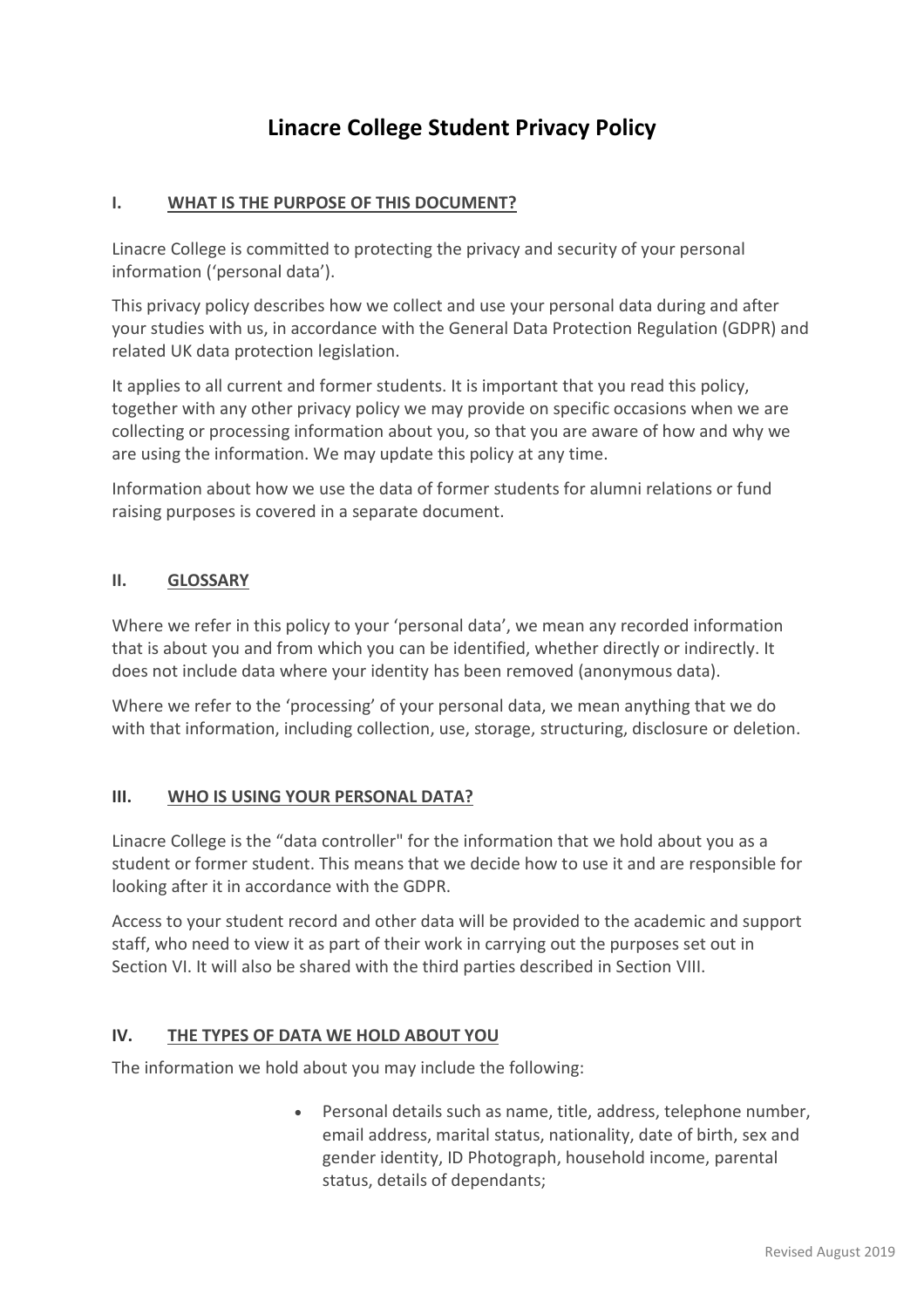- Emergency contact information;
- National Insurance number (where you have voluntarily provided it);
- Education and employment information (including the school(s), sixth form college(s) and other colleges or universities you have attended and places where you have worked, the courses you have completed, dates of study and examination results);
- Other personal background information collected during the admissions process, such as dietary requirements;
- Examination records (including records relating to assessments of your work, details of examinations taken, and your predicted and actual examination grades);
- Information captured in your student record including progression, achievement of milestones and progression reports;
- Visa, passport and immigration information;
- Fees and financial support record (including records relating to the fees paid, Student Loan Company transactions and financial support, scholarships, and sponsorship);
- Supervision, teaching, and tutorial activities; and training needs analysis and skills acquisition records;
- Placement and internship record or study at another institution as an established component of your course of studies, or career development opportunity;
- Information about your engagement with the Language Centre, Careers Support, University sport facilities and the Counselling Service;
- Information about your use of library facilities, including borrowing and fines;
- Information about disciplinary actions (including academic misconduct), dispensations from regulations, and about any appeals and complaints raised;
- Attendance at University degree and award ceremonies; and
- Information about your use of our information and communications systems;
- Information from our security systems, including CCTV and building access information.

We may also process the following "special categories" of more sensitive personal data:

- Information about your race or ethnicity;
- Information about your health, including any disability and/or medical condition;
- Information about criminal convictions and offences, including proceedings or allegations.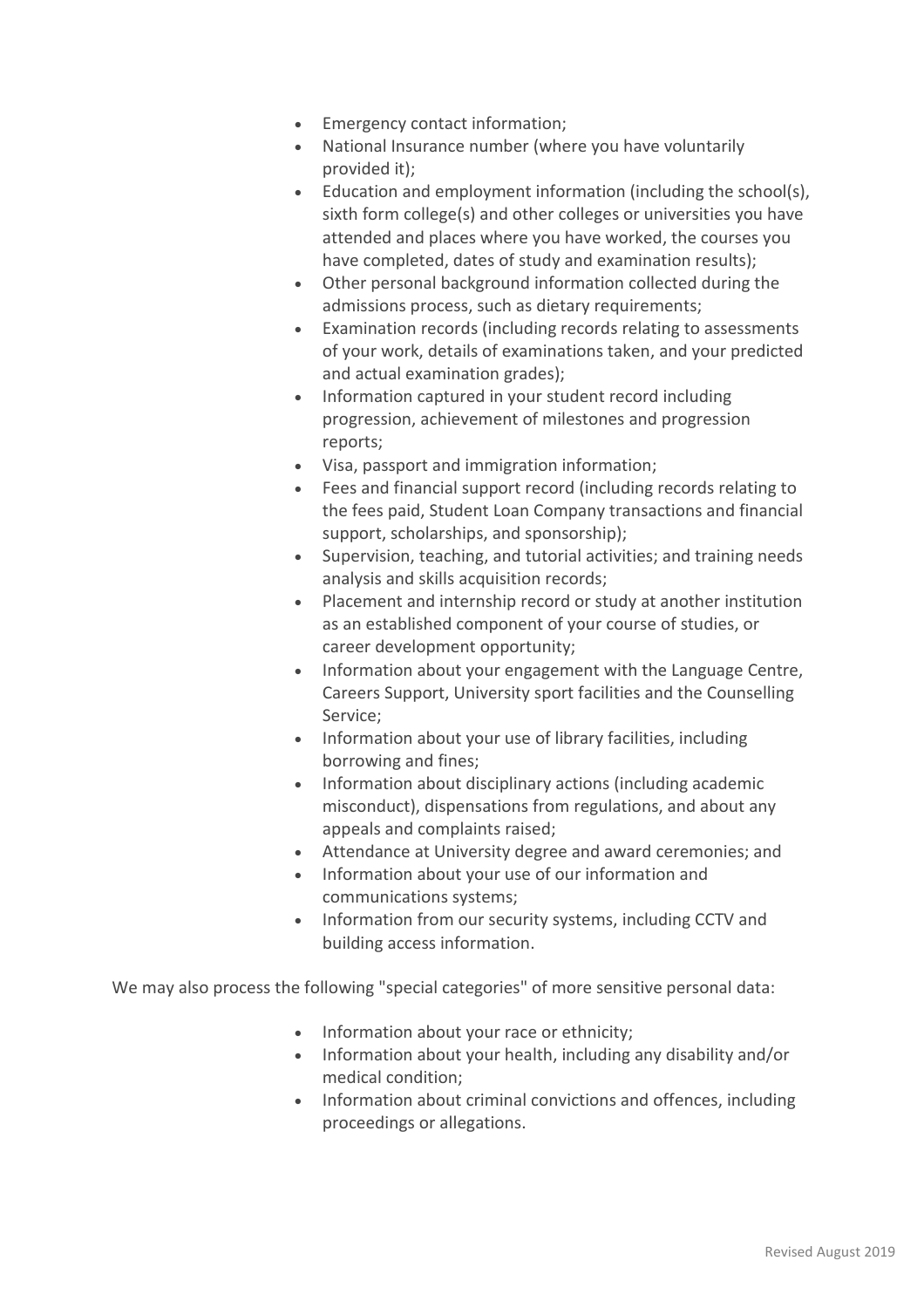# **V. HOW THE COLLEGE OBTAINED YOUR DATA**

The University collects the vast majority of the information directly from you, through the application process and during on line registration. Some of this is then passed to College. We may also collect additional information from third parties, including other colleges, higher education institutions, and government departments and agencies. We will collect and generate additional information about you throughout the period of your study.

# **VI. HOW LINACRE COLLEGE USES YOUR DATA**

We process your data for a number of purposes connected with your studies, including teaching, academic assessment and supervision, pastoral support, funding and financial support, research related administration, discipline or the provision of facilities and services e.g. access to IT facilities, libraries, accommodation, etc. We set out below those circumstances where it is necessary for us to process your data. (These circumstances are not mutually exclusive; we may use the same information under more than one heading.)

# *1. Because we have a contract with you*

We need to process your data in order to meet our obligations or exercise rights under our contract with you. Information processed for this purpose includes, but is not limited to, the data listed in section IV. We also need to process your data under this heading where Linacre College is working with a third party in order to offer you services, for example, sponsors (such as research councils) or scholarship benefactors. See section VIII for further information on the sharing of data with third parties.

#### *2. Where it is necessary to meet a task in the public interest*

As indicated above, we need to process your data for the purpose academic assessment and supervision. Information processed under this heading includes, but is not limited to, the data listed in section IV.

#### *3. Where it is necessary to meet our legitimate interests*

We need to process your data in order to meet our legitimate interests relating to student administration, alumni relations or similar activities; or to meet the legitimate interests of others.

#### *4. Where we have your consent*

There may be situations where we ask for your consent to process your data e.g. where we ask you to volunteer information about yourself for a survey or where we ask for your permission to share sensitive information.

#### *If you fail to provide personal information under VI1 above*

If you fail to provide certain information when requested under the circumstances described in VI1 above, we may not be able to meet our contractual obligations to you or comply with our other legal obligations.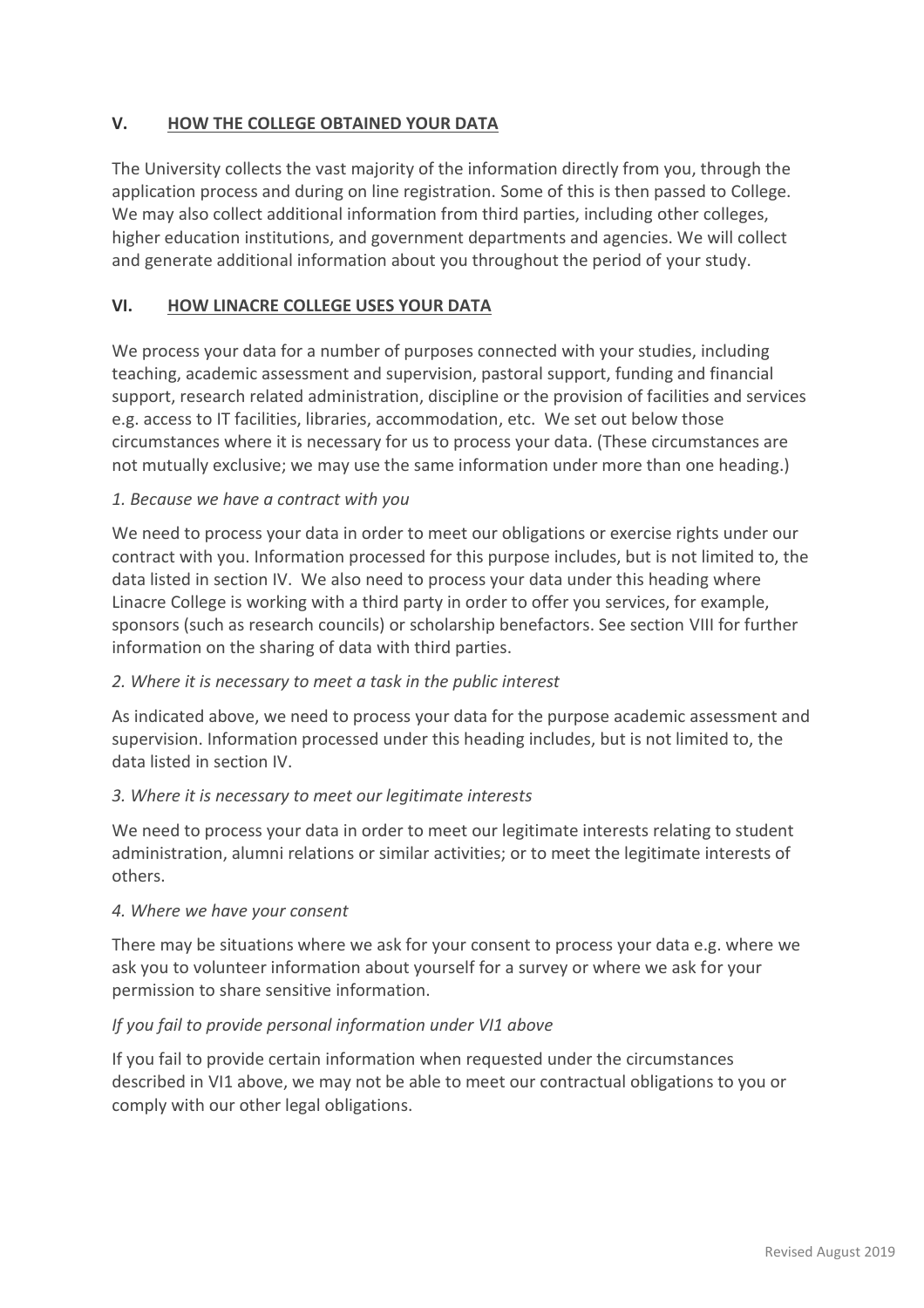# *Change of purpose*

We will only process your personal data for the purposes for which we collected it, unless we reasonably consider that we need to use it for another related reason and that reason is compatible with the original purpose. If we need to use your data for an unrelated purpose, we will seek your consent to use it for that new purpose.

Please note that we may process your data without your knowledge or consent, where this is required or permitted by law.

# **VII. SPECIAL CATEGORY DATA AND CRIMINAL CONVICTION DATA**

Special category data and criminal conviction data require a higher level of protection. Listed below are examples of processing activities that we regularly undertake in respect of these types of data. In addition to the activities listed below, it may sometimes be necessary to process this sort of information for exceptional reasons, for example, because it is necessary to protect your vital interests or those of another person.

# *1. Health (Including disability)*

We will process data about your health where it is necessary to make reasonable adjustments for disability and/or to monitor equal opportunities. Processing of this nature is necessary to meet contractual or other legal obligations. There may also be situations where we ask for your explicit consent to share information about your health.

# *2. Criminal conduct (including convictions, proceedings or allegations)*

Data about certain unspent criminal convictions, including whether or not you have such a conviction, is gathered during the process of applying for a course with the University once you have been offered a place. Data about barring decisions will only be collected if you have applied for and been accepted onto certain courses, and where we are legally required to do so. Processing of this nature is carried out in order to protect our legitimate interests including to protect members of the University and College community from a foreseeable risk of harm. For certain courses this processing is also necessary to meet our legal obligations. Such processing will be subject to suitable safeguards. We may also process data about criminal conduct while you are on course in accordance with the terms of our contract with you, in order to comply with our legal obligations or to meet our legitimate interests, including protecting other individuals from a foreseeable risk of harm and for disciplinary purposes. Such processing will be subject to suitable safeguards.

#### *3. Racial or ethnic origin, sexual orientation*

Data about your racial and ethnic origin and sexual orientation will only be processed where you have volunteered it and where we need to process it in order to meet our statutory obligations under equality and/or other legislation. This processing is considered to meet a substantial public interest, and will be subject to suitable safeguards.

#### **VIII. DATA SHARING WITH THIRD PARTIES**

In order to perform our contractual and other legal responsibilities or purposes, we may, from time to time, need to share your information with the following types of organisation: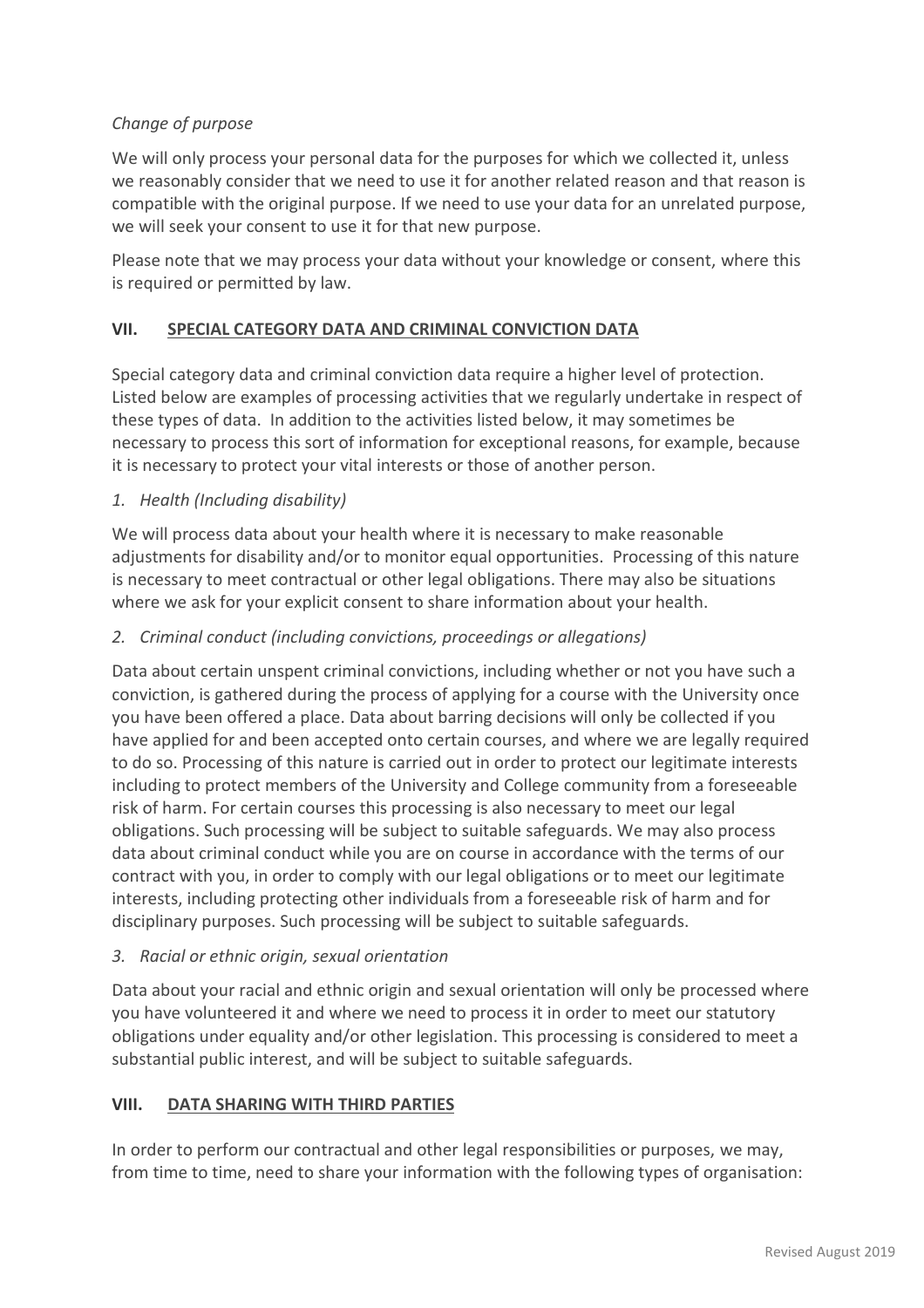- Other Colleges;
- Recognised Independent Centres(For more information on Recognised Independent Centres visit [http://www.ox.ac.uk/about/rics\)](http://www.ox.ac.uk/about/rics)
- Your funders and/or sponsors, including the Student Loan Company and research councils;
- If you have or are seeking a particular relationship with a third party, for example, other universities, schools, health care providers or providers of external training and placements;
- Employers or prospective employers and other educational institutions;
- Any relevant professional statutory regulatory bodies, including the General Medical Council;
- Office for the Independent Adjudicator (OIA);
- Relevant public bodies, including but not limited to the UK Home Office; HM Revenue and Customs; and local authorities;
- The National Health Service or other medical practitioners (to support medical provision).

Where information is shared with third parties, we will seek to share the minimum amount necessary. For example, we may share only your student number and not your name (this is known as pseudonymisation).

All third-party service providers that process data on our behalf are required to take appropriate security measures to protect your data in line with our policies. We do not allow them to use your data for their own purposes. We permit them to process your data only for specified purposes and in accordance with our instructions.

# **IX. TRANSFERS OF YOUR DATA OUTSIDE OF THE EUROPEAN ECONOMIC AREA (EEA)** [The EU plus Norway, Iceland and Lichtenstein]

There may be occasions when we transfer your data outside the EEA, for example, if we communicate with you using a cloud based service provider that operates outside the EEA or for scholarships where selection takes place overseas, or returns to bodies overseas such as those offering international opportunities. Such transfers will only take place if one of the following applies:

- the country receiving the data is considered by the EU to provide an adequate level of data protection;
- the organisation receiving the data is covered by an arrangement recognised by the EU as providing an adequate standard of data protection e.g. transfers to companies that are certified under the EU US Privacy Shield;
- the transfer is governed by approved contractual clauses;
- the transfer has your consent;
- the transfer is necessary for the performance of a contract with you or to take steps requested by you prior to entering into that contract;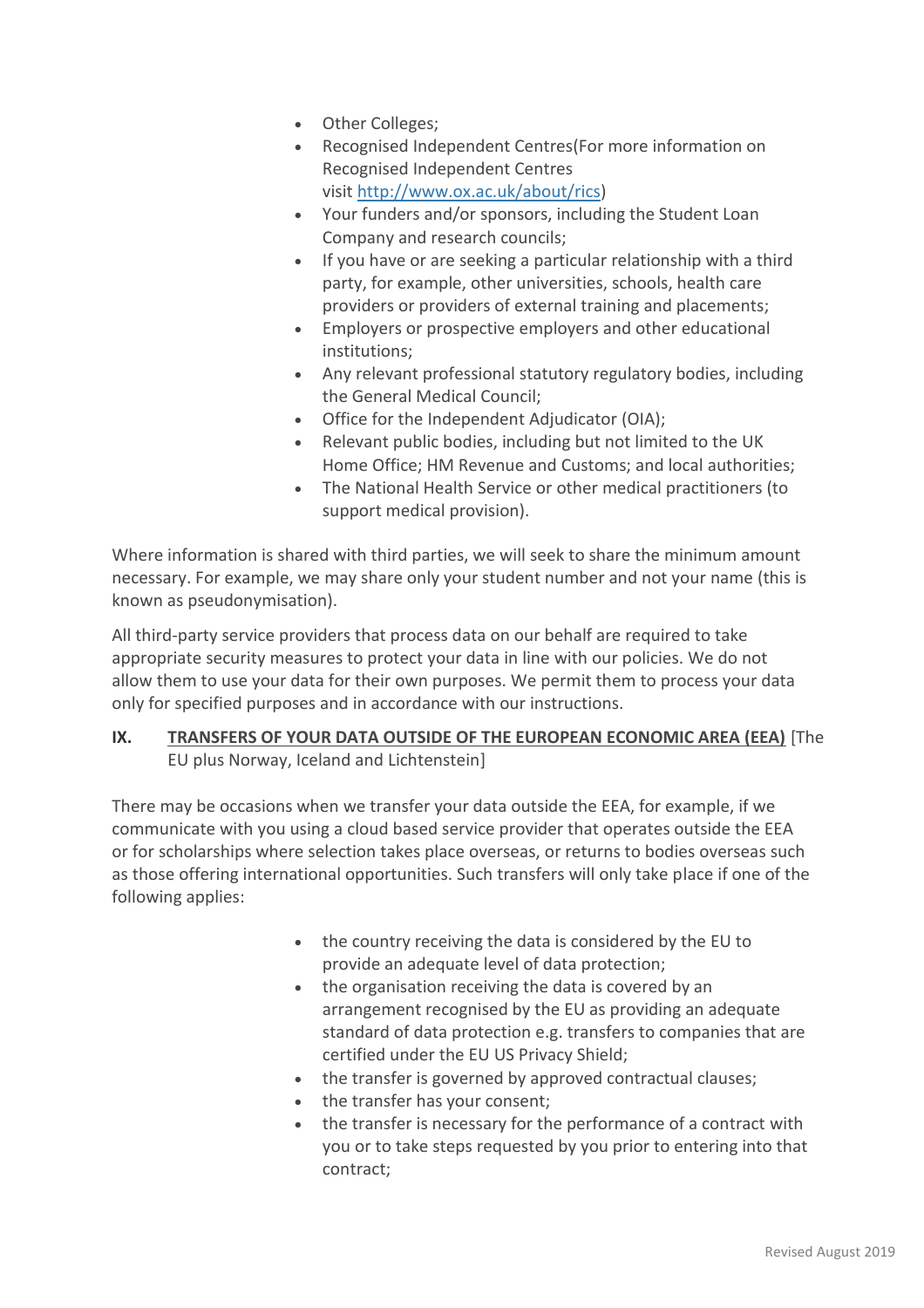- the transfer is necessary for the performance of a contract with another person, which is in your interests;
- the transfer is necessary in order to protect your vital interests or of those of other persons, where you or other persons are incapable of giving consent;
- the transfer is necessary for the exercise of legal claims; or
- the transfer is necessary for important reasons of public interest.

# **X. DATA SECURITY**

We have put in place measures to protect the security of your information. Details of these measures (in line with the University's Information Security Policy and Implementation Guidance) are available from the [University's Information Security website](https://www.infosec.ox.ac.uk/guidance-policy).

# **XI. RETENTION PERIOD**

We will retain your data only for as long as we need it to meet our purposes, including any relating to legal, accounting, or reporting requirements.

Details of the retention periods (in line with the University's retention schedules) for different types of student data are available [here.](https://compliance.admin.ox.ac.uk/retention-schedules)

#### **XII. YOUR RIGHTS**

Under certain circumstances, by law you have the right to:

- Request access to your data (commonly known as a "subject access request"). This enables you to receive a copy of your data and to check that we are lawfully processing it.
- Request correction of your data. This enables you to ask us to correct any incomplete or inaccurate information we hold about you.
- Request erasure of your data. This enables you to ask us to delete or remove your data under certain circumstances, for example, if you consider that there is no good reason for us continuing to process it. You also have the right to ask us to delete or remove your data where you have exercised your right to object to processing (see below).
- Object to processing of your data where we are processing it in order to meet our public interest tasks or legitimate interests (or those of a third party) and there is something about your particular situation which makes you want to object to processing on this ground. You also have the right to object where we are processing your data for direct marketing purposes.
- Request the restriction of processing of your data. This enables you to ask us to suspend the processing of your data, for